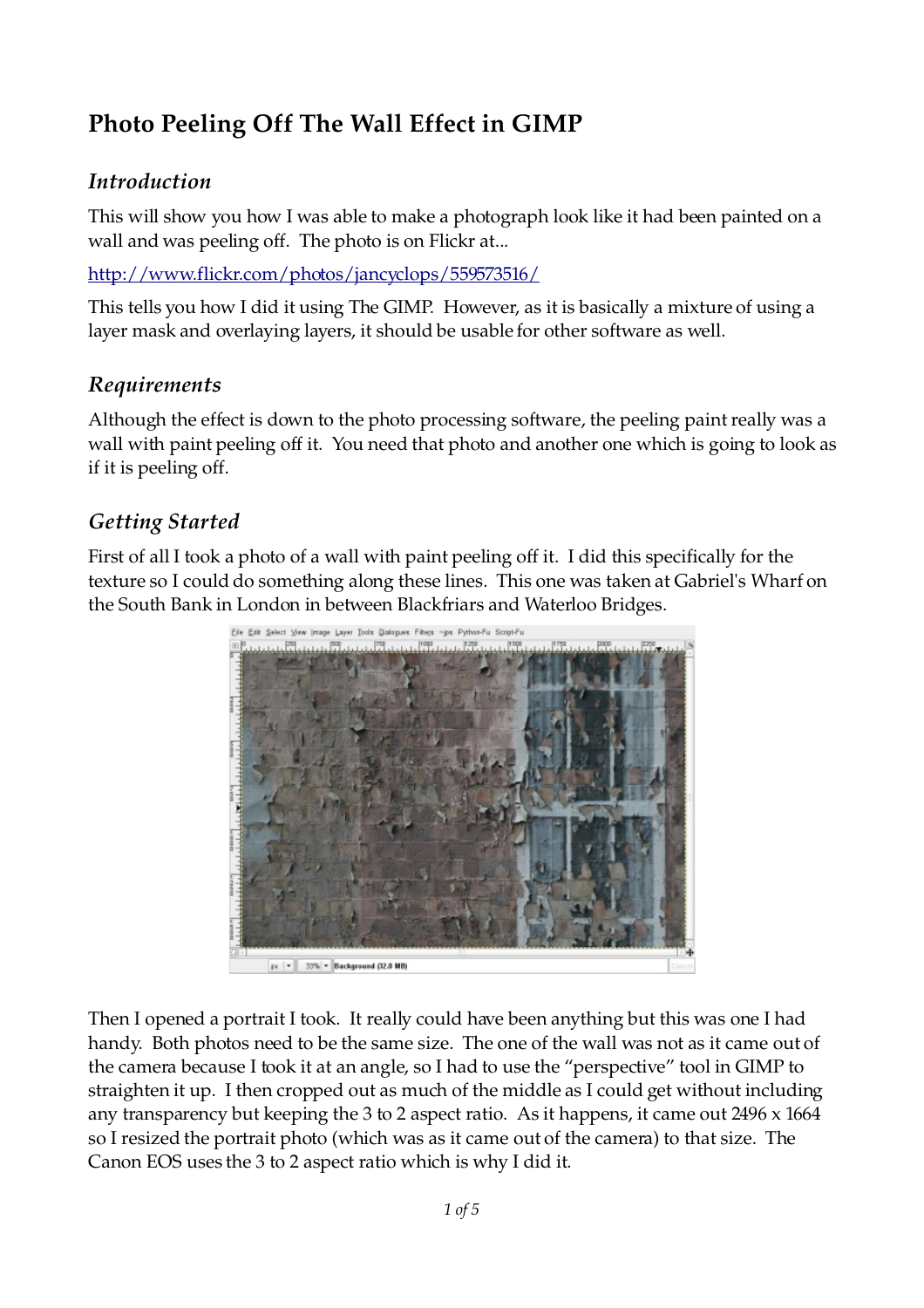

Once you have resized the second photo so it is the same as the first, create a new layer and paste it in. It will look like the above. Anchor the floating selection to the new layer by clicking the anchor icon in the Layers window.

# *Masking off the bits you don't want to see*

Now add a layer mask to the new layer. To do this, make sure the new layer is selected (it should still be after you have anchored the floating selection to it), right-click it in the Layers window and choose Add Layer Mask... from the menu or, in the main window, click Layer > Mask > Add Layer Mask... You will get another dialog box asking what you want to initialise the layer mask to. By default it have the top of the list selected. Make sure it is White (full opacity) which is the default on my copy of The GIMP.

| 8 B I    |        |            |        |
|----------|--------|------------|--------|
| Layers   |        |            | ⊠<br>同 |
| Mode:    | Normal |            |        |
| Opacity: |        | <b>BBB</b> | 100.0  |
|          |        | New Layer  |        |
| ◉        |        | Background |        |
|          |        |            |        |
|          |        |            |        |
|          |        |            |        |
|          |        |            |        |
|          |        |            |        |
|          |        |            |        |
|          |        |            |        |
|          |        |            |        |

Now, go into the Layers window (Ctrl+L).

With the new layer selected, click on the "eye" icon to the left of the photo thumbnail so it doesn't show any more (left). This will make the layer invisible.

Once you have done this you can mask off bits of the photo underneath which you want to show through to new layer. Although you will be adding the mask based on areas of the background, you will actually be working on the now invisible layer.

I chose the Free Select tool (below, left) with the mode set to "Add to the current selection" (below right). I also checked the Antialiasing box and feathered the edges of the mask with the radius set to 5.0. I'm not



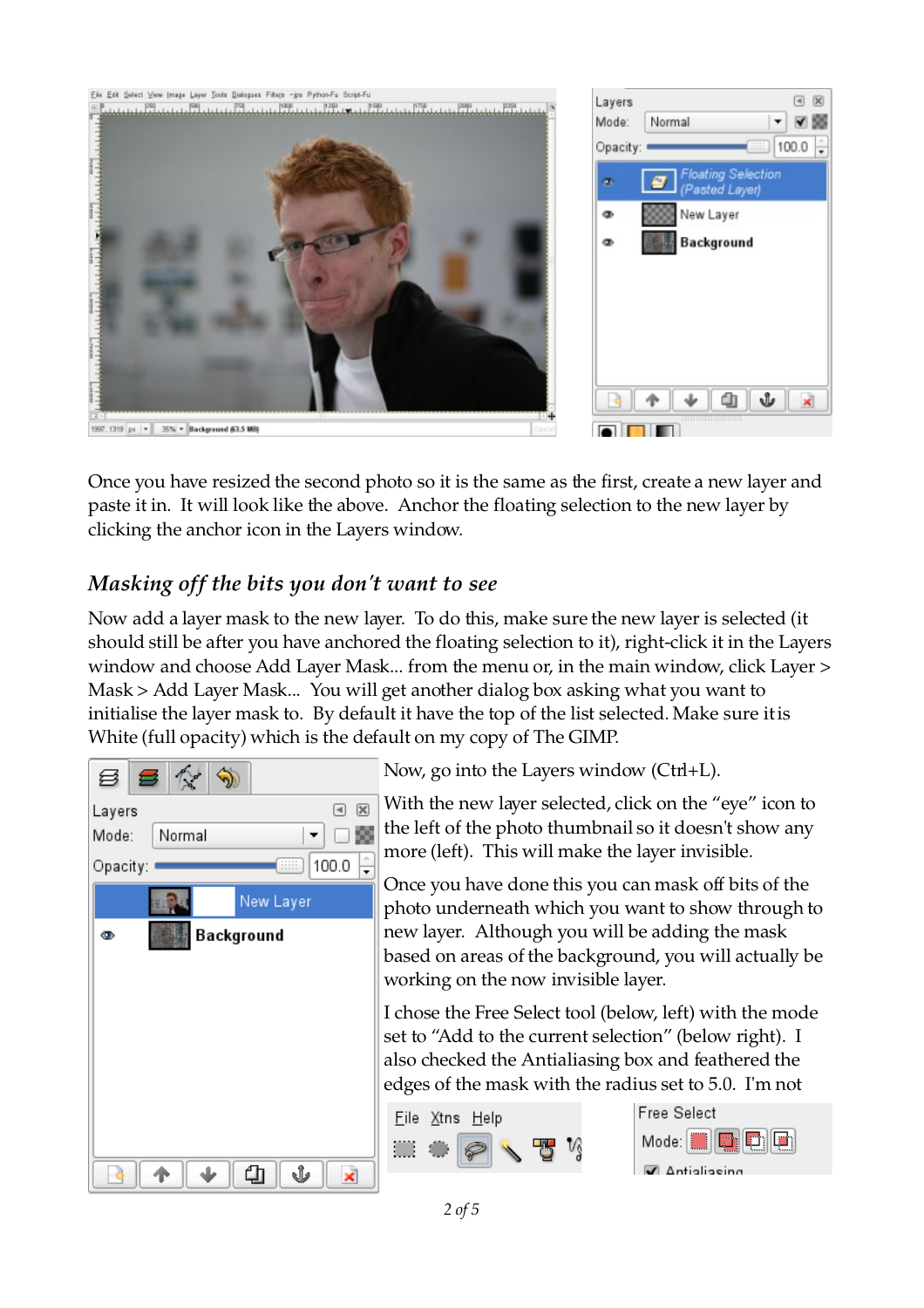sure exactly how this affects the overall result but I wanted some blending without it being too much. If I had used a smaller original, I would probably have used a small radius.



Now start drawing on the mask. Although you can't see the top photo, it is the layer mask for that layer which you are drawing your selection on.

You will want to select any areas where you can see the brick through the paintwork. On the finished photo, the brick will show through on that as well.

On this bit of wall, you can see that some of the paint has started peeling off but is still attached to the wall. Where that has

happened and you can see the back of the layer of paint, you want that to show through as well.

Because the selection mode is set to "Add to current selection..." your newly selected bit of wall will not, of course, replace the one you just did. I found that Ctrl+Z will remove the last piece of the selection and not the whole lot (a problem I found with some other software I used several years ago).

## *Making the background show through*



Once you have finished selecting areas to be made transparent on the top layer, apply the layer mask. This is in the same menu you used to add the layer mask in the first place, so you either right-click in the Layers window of use the Layer > Mask menu option.

Now select Bucket fill. If the foreground is black make the Fill Type "FG colour fill". If the background is black make it "BG colour fill". If neither is black, set the foreground to black and use "FG colour fill". You get the idea. You are going to be filling the lot with black.

Check the radio button for "Fill whole selection" in

the Affected Area section of the toolbox.

Now click somewhere inside one of the bits you have selected. You won't see anything happen, of course, because the top layer, on which you have been working, is still invisible. Call up the Layers window (Ctrl+L) and click next to the thumbnail for the new layer. The "eye" icon will reappear in that window and the layer will show up. You will be able to see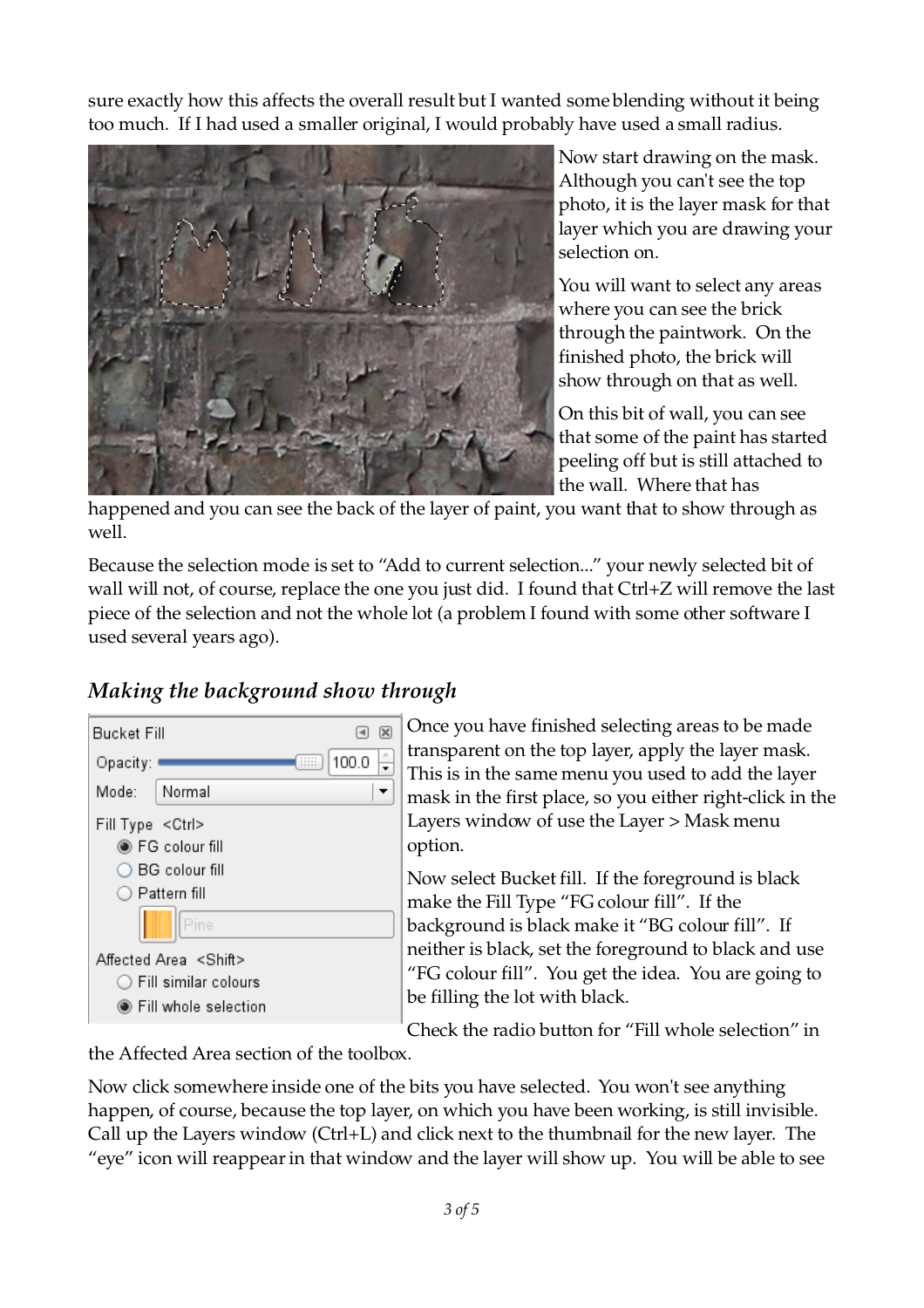through the bits you masked off but the result will be far from finished.



As you can see above, the photo now looks very flat, except where you can see the back of the layer of paint as it has curled over but not dropped off the wall.

To make the photo look as if it has been printed straight onto the brickwork, we need to change the opacity mode. When I first tried doing this I didn't mask out bits of the top layer to allow the brickwork and I tried the displacement filter but the end product was not really what I was aiming for.

Go to the Layers window (Ctrl+L) and, making sure the new layer selected, change the layers mode by choosing "Overlay" from the drop down box. You will get something like the photo below and will probably not be able to see the top layer very well.



## *Finishing it off*

What I did to make the photo look right was to duplicate the new layer until I could see the portrait clearly. In my version this meant duplicating it three times, so I ended up with five